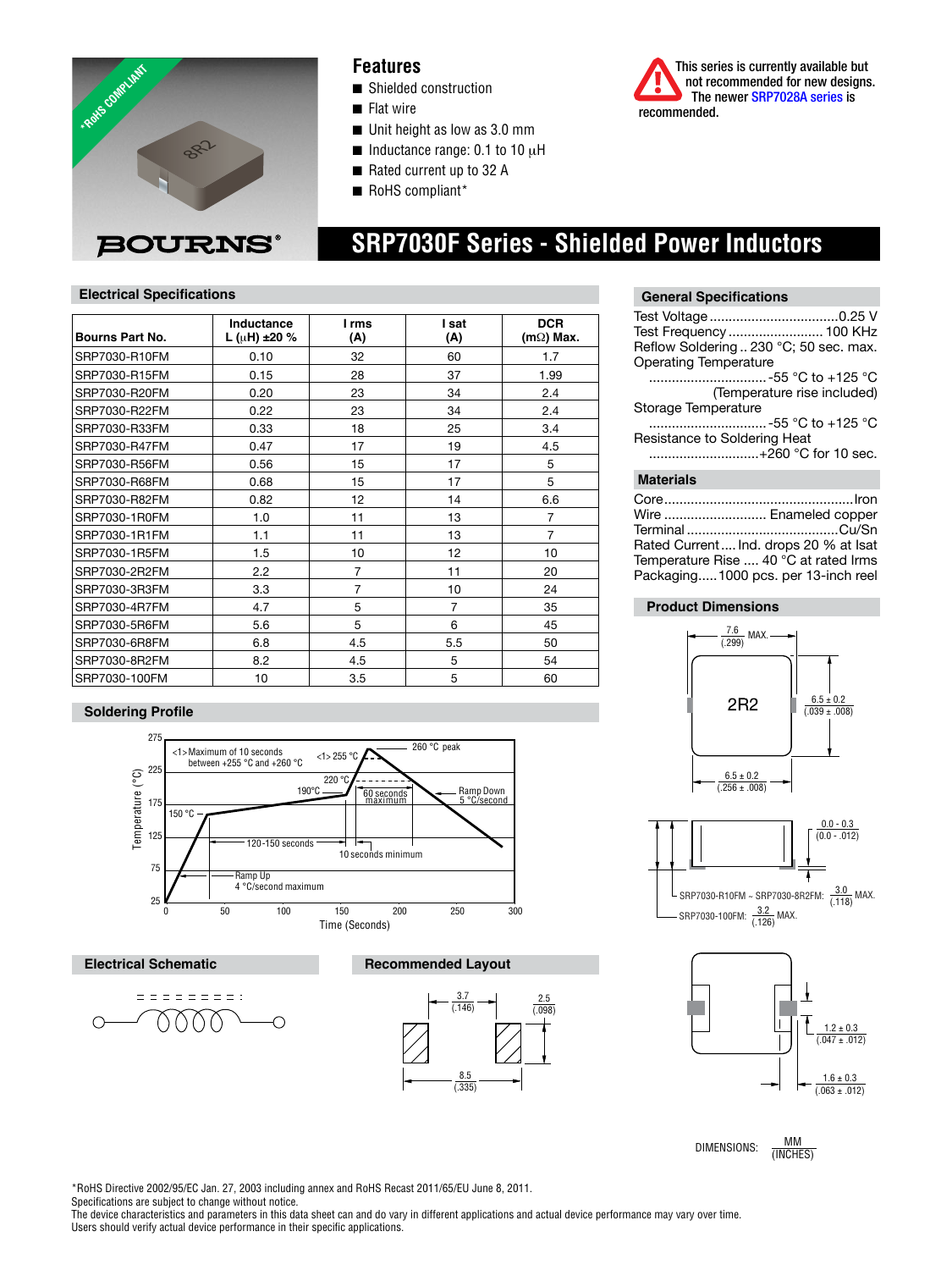## **Applications**

- DC/DC converters
- **n** Power supplies for:
	- • Portable communications equipment
	- • Laptop computers
	- • Camcorders, HDTV, car audio
	- systems
	- • Video game consoles

# **SRP7030F Series - Shielded Power Inductors**

## **BOURNS**



Specifications are subject to change without notice.

The device characteristics and parameters in this data sheet can and do vary in different applications and actual device performance may vary over time. Users should verify actual device performance in their specific applications.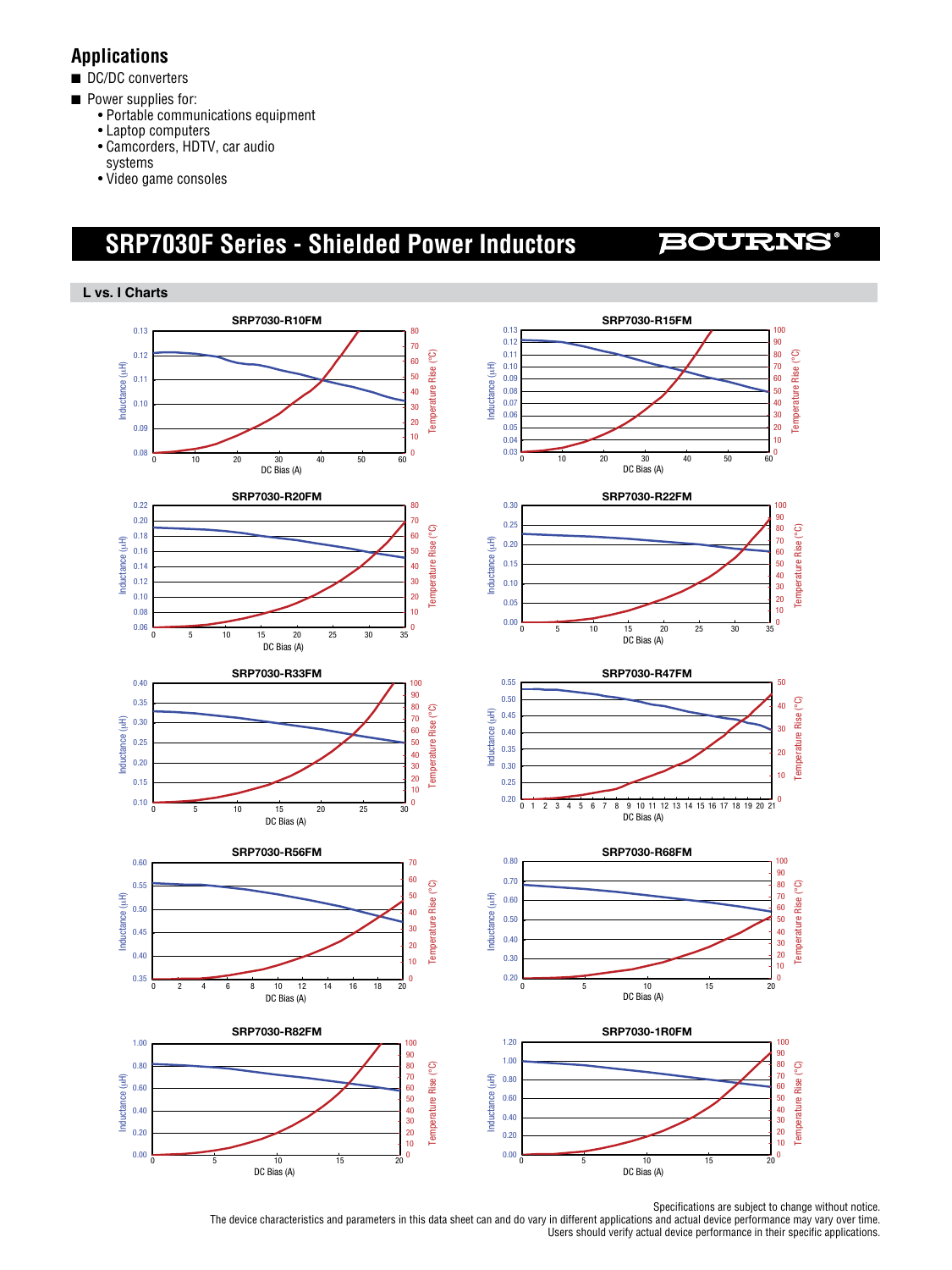## **SRP7030F Series - Shielded Power Inductors**

## **BOURNS**





Specifications are subject to change without notice.

The device characteristics and parameters in this data sheet can and do vary in different applications and actual device performance may vary over time. Users should verify actual device performance in their specific applications.